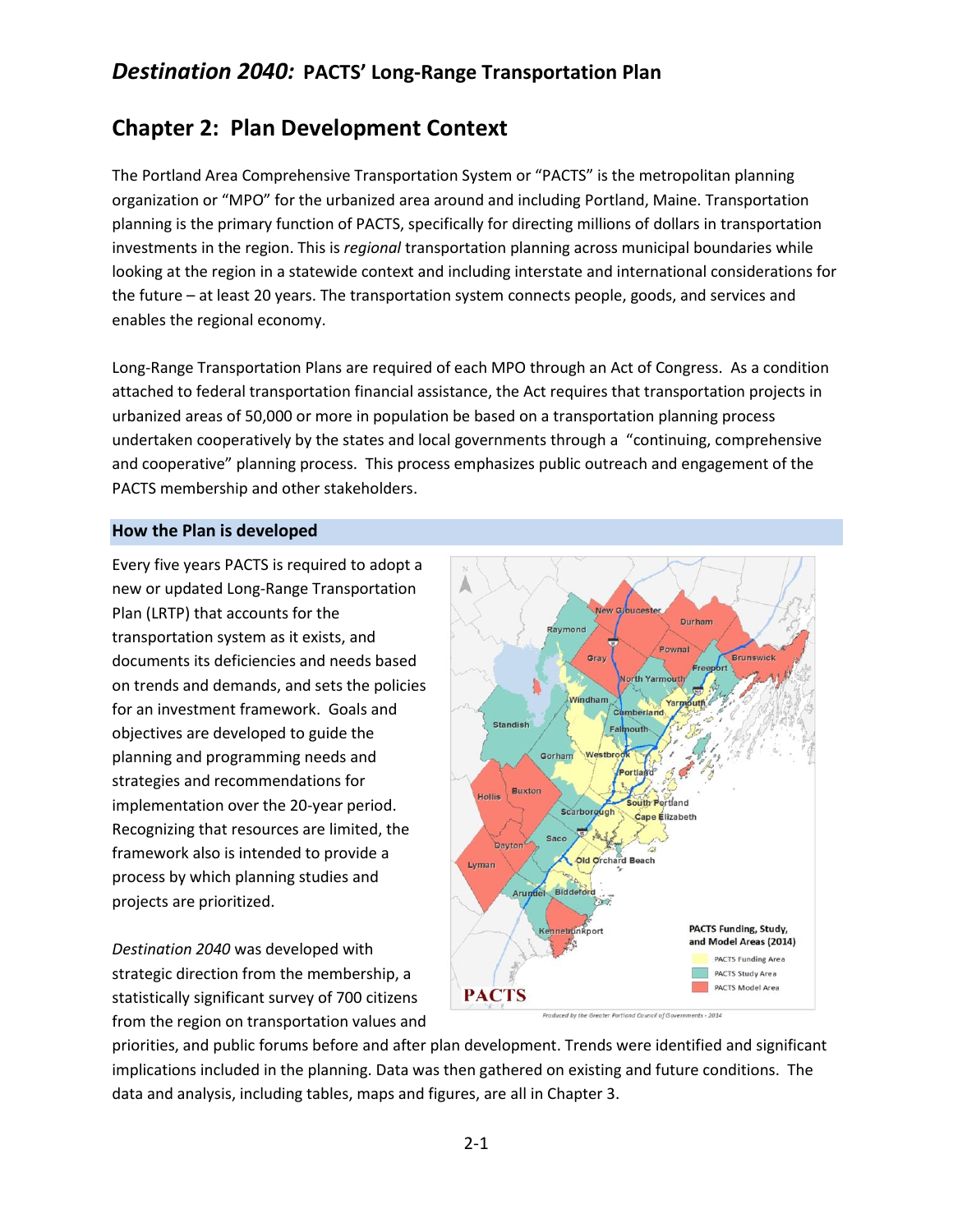## **Public Outreach, Member and Stakeholder Engagement**

Plans that impact public policy and funding require extensive engagement of the residents and stakeholders who will benefit from transportation investments or who will be impacted in other ways by transportation projects and service decisions. It is PACTS' membership's position to engage as many year-round residents, visitors, business owners and others who use all modes of transportation in the region and to document transportation needs in the region over the next 25 years. At the direction of our membership leaders, PACTS developed an extensive, two-year process that engaged upwards of 1,000 residents of the PACTS region:

- PACTS Membership Strategic Direction Workshop, June 2013
- 2013 email to our Interested Parties email list regarding the start of this planning process
- Public Outreach Forums (5) prior to plan development, fall 2013
- **•** Transportation Choices and Investment priorities statistically significant public opinion survey of 700 residents in 2014
- Subregional Member Forums (4), fall 2014
- Offer sent in December 2014 (and re-sent in January) to speak to all area chambers of commerce, all area high schools, and all Rotary and Elks Clubs. Spoke at a South

Portland Cape Elizabeth Chamber of Commerce meeting, and presented at Scarborough Rotary Club in April

- December 2014 news release that resulted in a January 2015 Portland Press Herald article
- Two freight stakeholder forums, winter 2015
- Progress emails sent to PACTS' Interested Parties email list spring 2015
- March 2016 public forums (4) regarding the final draft Plan and its recommendations.
- Continuous *Destination 2040* planning documents and information posted to the PACTS website

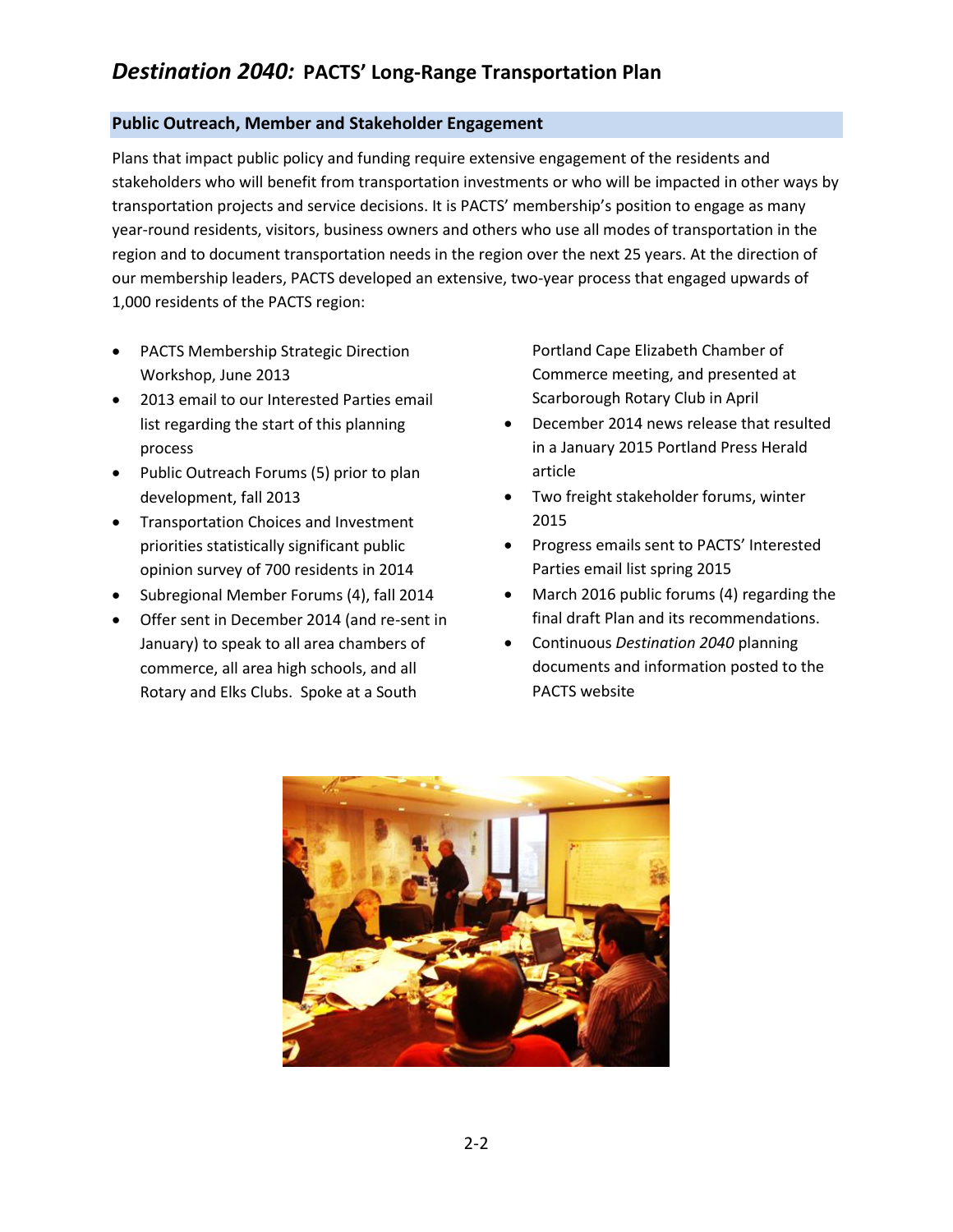# **PACTS Transportation Values and Priorities Survey, 2014**

In June 2014, at the direction of the Plan Committee, PACTS commissioned a survey consulting firm to conduct a statistically significant survey of citizens of the entire PACTS region regarding their transportation choices and investment priorities for the Greater Portland metropolitan region over the next 25 years. This research consisted of a quantitative telephone survey with a stratified random sample of 600 residents in the eighteen PACTS member communities. An additional 100 residents of the PACTS Northern region were sampled in order to ensure a statistically comparable sample for this region. The results were for the PACTS region in its entirety, and comparing the results across the four PACTS subregions – the Central, Northern, Western and Southern municipalities of PACTS.

# **Survey Highlights: Future Transportation Related Decisions**

Here are the highlights from the 2014 public opinion survey**:** 1

1. Fifty-one percent (51%) expect to live in a smaller house and lot near services and transit in the next five to ten years. This is a major finding and is consistent with the national and state trends to relocate in or near town and city centers. This also aligns with the trends demanding more infrastructure for safer walking and biking, and connecting to transit use.

2. Forty-three percent (43%) of survey respondents indicated that



in the past 5 to 10 years they have "significantly" changed their transportation behavior. This shows people's adaptability to change, and suggests that people will continue to change their travel behavior in the future.

3. Twenty-eight percent (28%) currently own, or might buy an alternative fueled car when they replace their current car.

4. Rates of walking and bicycling for transportation are up since our 2008 public opinion survey (and are up from other surveys).

 $\overline{a}$ 

 $<sup>1</sup>$  The complete Survey can be found here:</sup>

<http://www.pactsplan.org/long-range-transportation-planning/the-2015-update-process-status-report/public-opinion-survey/>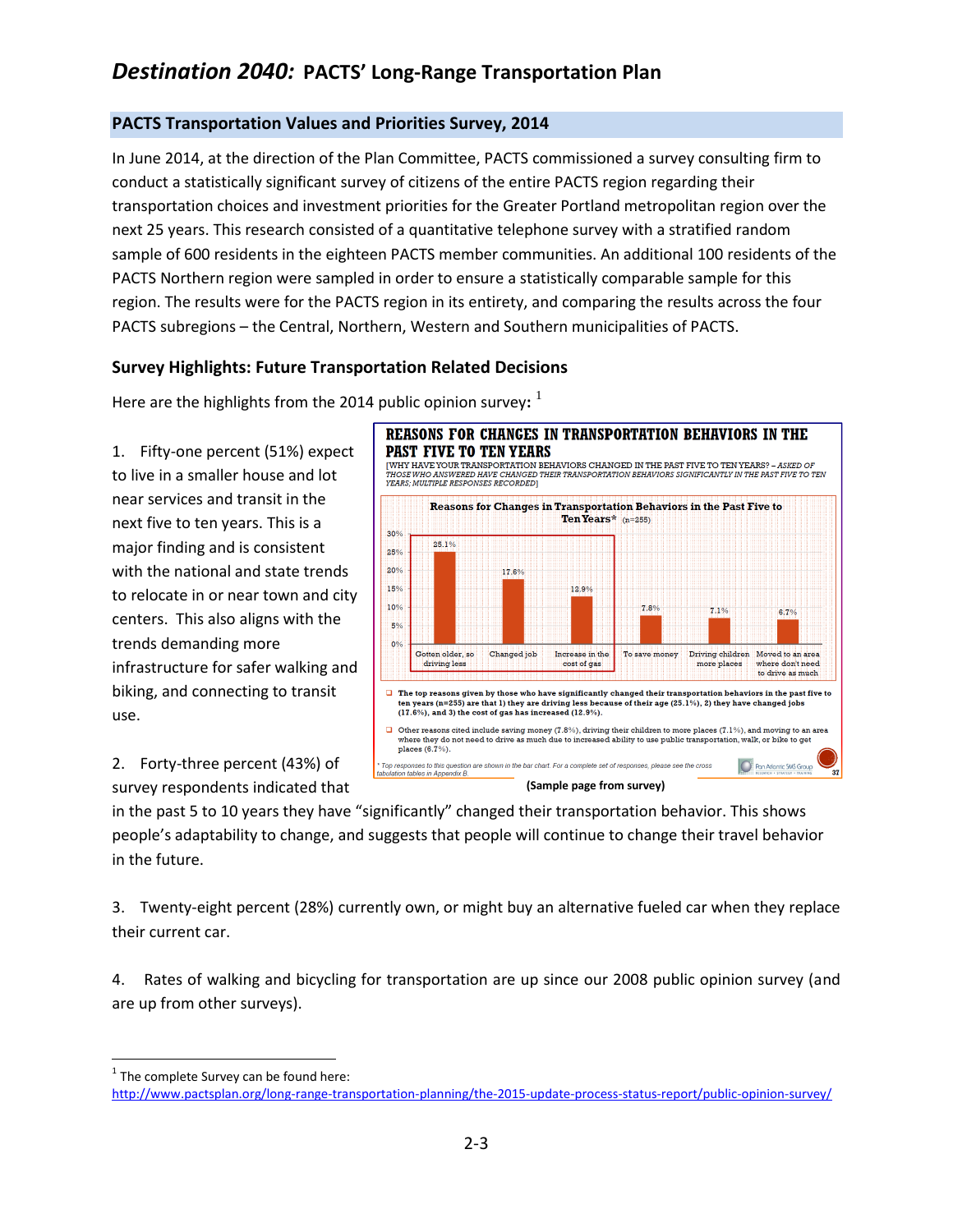5. Survey respondents indicated a strong desire for more frequent transit service and expanding service to more of the PACTS region.

6. More respondents would ride buses if there were more service geographically, more frequent service and real time passenger information on their smart phones.

7. Strong support for additional funding for transportation: Seventy-two percent (72%) would increase funding for major roads, 64% for sidewalks/paths/bike lanes, and 57% for public transportation.

8. There was no consensus on how to pay for better transportation system**.**

## **State Regulatory Context**

Passed in 1991 and updated several times in the intervening years, the Maine Sensible Transportation [Policy Act](http://www.mainelegislature.org/legis/statutes/23/title23sec73.html) (23 MRSA §73 and 73-A) has become even more meaningful for transportation and land use planning. The Act requires coordinated land use and transportation planning in order to protect highway safety, mobility, and to enhance economic opportunity, community livability, and environmental quality. The law directs MaineDOT to develop incentives for communities that adopt and implement plans that reduce reliance on the state highway system. Before undertaking such projects, MPOs may consider or recommend land use strategies that preserve corridor capacity, manage corridor mobility, protect public investments in Maine's transportation system, and reduce the costs of sprawl by promoting transportation-efficient land uses along transportation corridors. The Maine Sensible Transportation Policy Act requires a process for transportation planning, capital investment and project decisions that will:

- 1. Minimize harmful environmental impacts of transportation. Evaluate the full range of reasonable transportation alternatives for all significant highway construction or reconstruction projects.
- 2. Give preference to transportation system management, transportation demand management, and improvements to the existing system and other modes before increasing highway capacity through road building activities.
- 3. Repair and improve roads and bridges to provide a safe, efficient, and adequate transportation network.
- 4. Reduce reliance on foreign oil.
- 5. Increase reliance on energy-efficient forms of transportation.
- 6. Meet the mobility needs of rural and urban residents and the unique needs of the elderly and disabled.
- 7. Be consistent with the purposes, goals, and policies of the Comprehensive Planning and Land Use Regulation Act.
- 8. Incorporate a participation process for local government and the public.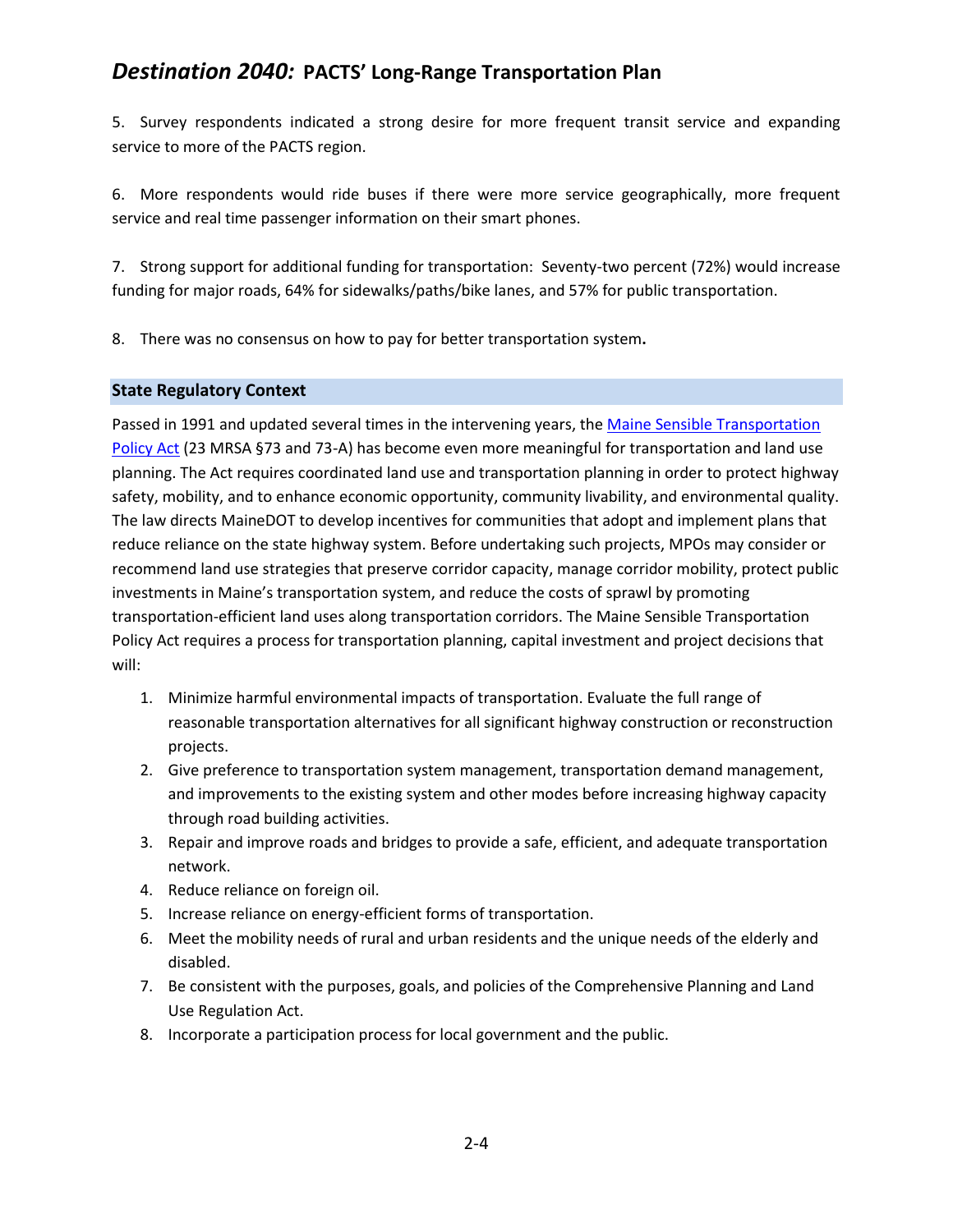The Act has also been amended to include performance goals stipulating that MaineDOT include the following performance measures as part of its capital improvement plans and program delivery:

- A. By 2022, improve all Priority 1 and Priority 2 corridors so that their safety, condition, and serviceability Customer Service Level (CSL) equals 'fair' or better;
- B. By 2027, improve all Priority 3 corridors so that their safety, condition and serviceability CSL equals 'fair' or better;
- C. By 2017, implement a pavement program for all Priority 4 corridors that maintains their ride quality CSL at 'fair' or better
- D. Continue the light capital paving program on a 7-year cycle for Priority 5 corridors outside compact areas as defined in section 754; and
- E. By 2015, develop and implement a similar asset priority and CSL system of measurement for all major freight and passenger transportation assets owned or supported by the department, including capital goals.

# **The Maine Transit Tax Increment Financing (TIF) Law**

Passed in 2009, this change to the State TIF law added new language that enables municipalities to designate Transit TIF districts and corridors in which a portion of new development values may be used for transit capital and operating expenses. The corridors are limited to one-quarter mile from a transit hub or 500 feet on either side of a transit corridor, either existing or planned. The municipality captures a portion of the new value created by the economic development adjacent to transit, or within planned hubs, and uses a portion of the funds to augment that service for further economic development and or to use Transit TIF funds as an incentive for private development that is oriented to and supports transit. <http://www.cdfa.net/cdfa/cdfaweb.nsf/ordredirect.html?open&id=mainetif2009changes.html>

# **Tax Increment Financing**

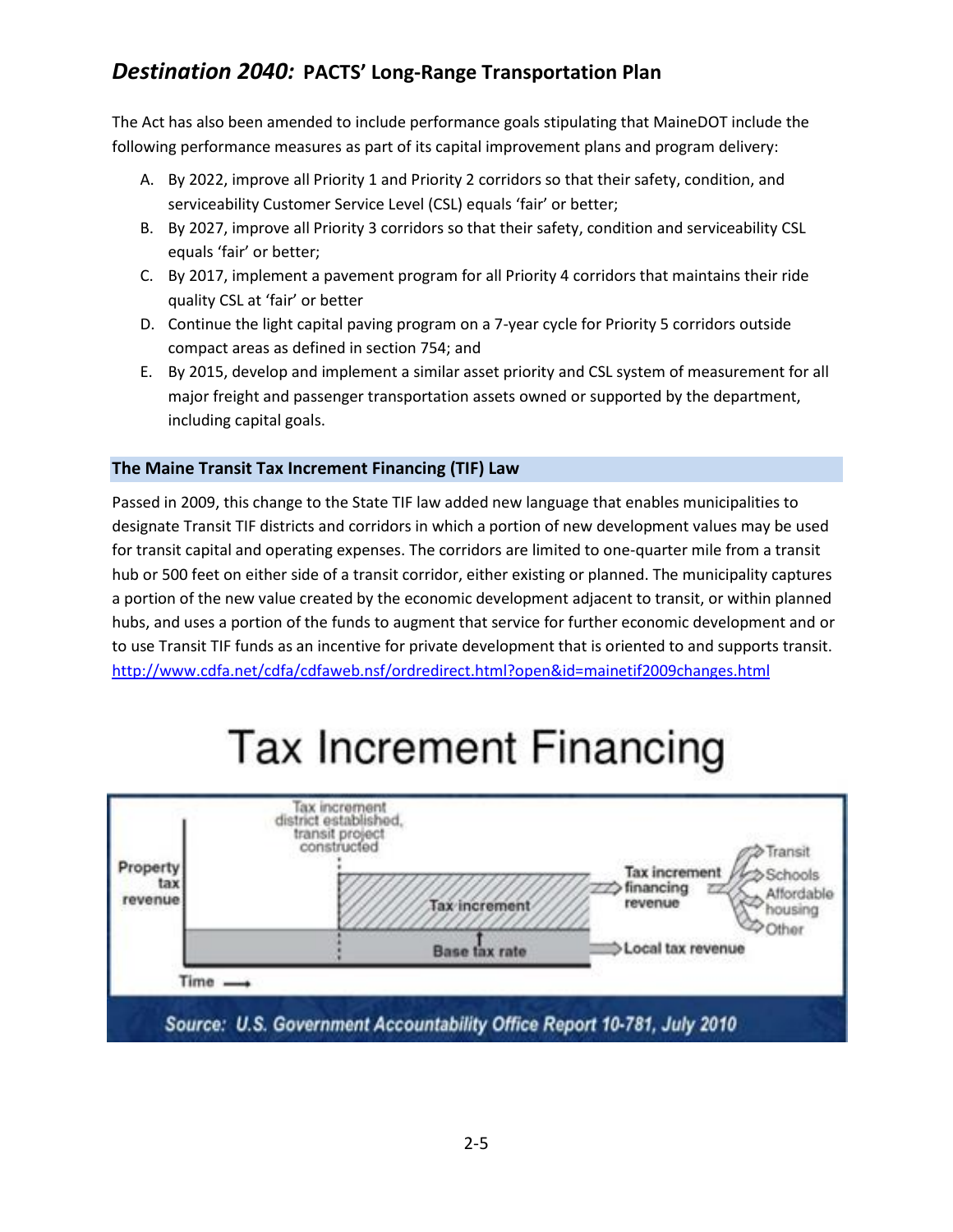## **MaineDOT Complete Streets Policy**

The MaineDOT Complete Streets Policy, developed in 2013 and 2014, and formally approved in June, 2014 outlines how MaineDOT and its project partners will consider the needs of all users when planning and developing projects. MaineDOT strongly supports a multimodal transportation system, and recognizes that pedestrian and bicycle infrastructure such as sidewalks, bicycle lanes, separated facilities, transit stops, ADA-accessible routes, etc., are crucial elements of the transportation system. In addition, a safe, multi-modal, and vibrant transportation system is vital to Maine's economy, and to the community environments which are such an important component to our transportation system. PACTS has integrated the intent of this policy into the *Destination 2040* Plan and recommendations.

The Policy and more information can be found here: <http://www.maine.gov/mdot/completestreets/>



**PACTS developed Bicycle and Pedestrian Design Guidelines in conjunction with MaineDOT in 2014**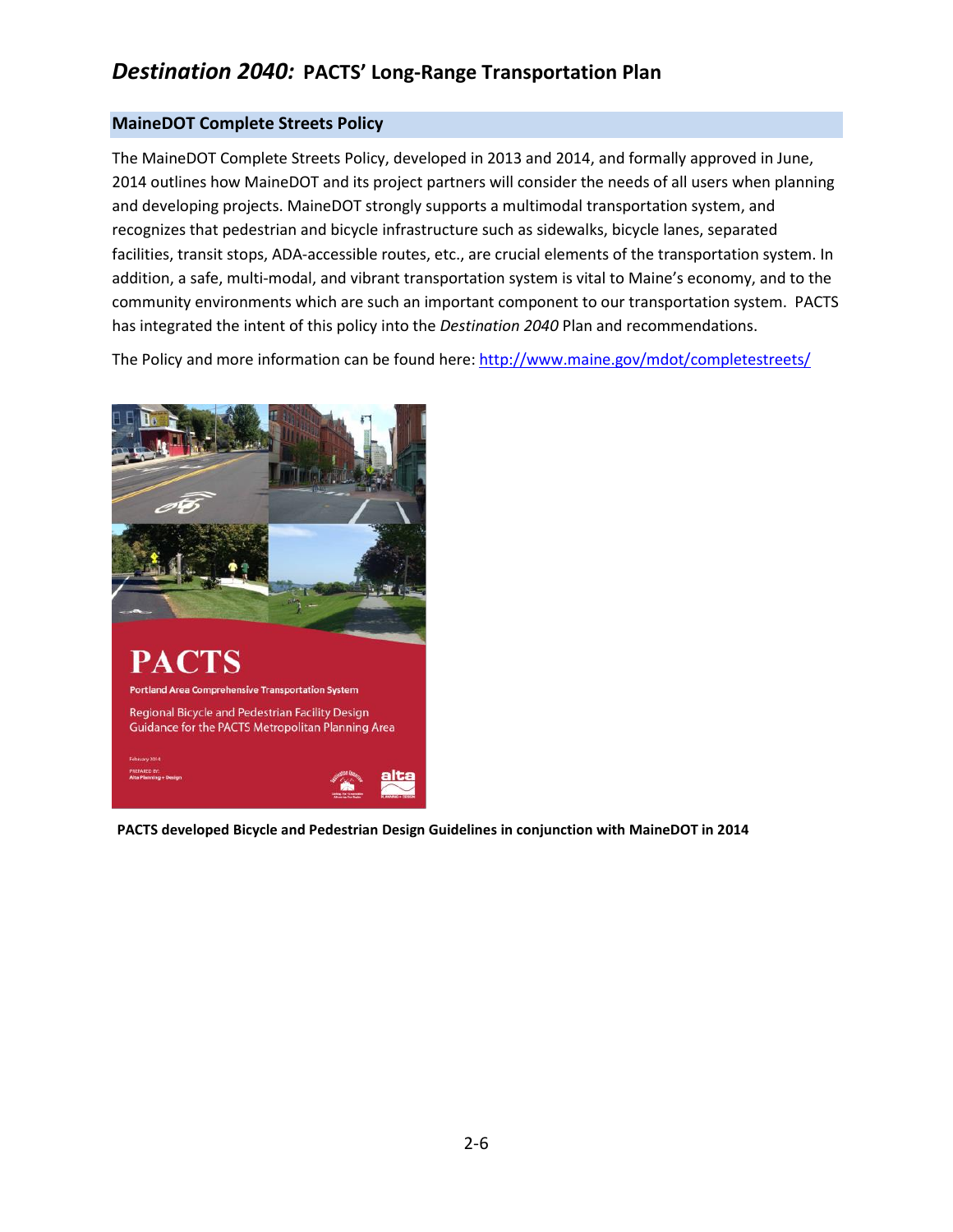## **Federal Regulatory context and Legislation: "MAP-21" and Performance Based Planning**

With the passage of new Federal transportation legislation in 2012, the Moving Ahead for Progress in the 21st Century Act, known as "MAP-21", strengthened the federal government's growing focus on using performance-based approaches in transportation planning within transportation agencies processes. MAP-21 established national goals and calls for the use of performance-based approaches within metropolitan transportation planning and statewide and nonmetropolitan transportation planning to support those national goals. It also requires that agencies set targets in relation to a set of national performance measures, and calls for coordination of target-setting between States and MPOs to ensure consistency.

In addition to planning factors, MAP-21 establishes broad national goals in seven performance areas [23 USC § 150(b)]:

**► Safety** – To achieve a significant reduction in traffic fatalities and serious injuries on all public roads

▶ Infrastructure Condition – To maintain the highway infrastructure asset system in a state of good repair

**► Congestion Reduction** – To achieve a significant reduction in congestion on the National Highway System

**► System Reliability** – To improve the efficiency of the surface transportation system

#### **Federal Requirements for Performance-Based Planning**

Metropolitan transportation planning: "[MPOs]…, in cooperation with the State and public transportation operators, shall develop long-range transportation plans and transportation improvement programs through a performance-driven, outcomebased approach to planning." 23 USC § 134(c)(1); 49 USC § 5303(c)(1). "The metropolitan transportation planning process shall provide for the establishment and use of a performance-based approach to transportation decision making to support the national goals…." 23 USC §134(h)(2); 49 USC § 5303(h)(2).

Statewide and nonmetropolitan transportation planning: "The statewide transportation planning process shall provide for the establishment and use of a performancebased approach to transportation decision making to support the national goals…and the general purposes [of the public transportation program]. The performance measures and targets established [in relation to national performance measures] shall be considered by a State when developing policies, programs, and investment priorities reflected in the statewide transportation plan and statewide transportation improvement program." 23 USC § 135(d)(2); 49 USC § 5304(d)(2).

**► Freight Movement and Economic Vitality** – To improve the national freight network, strengthen the ability of rural communities to access national and international trade markets, and support regional economic development.

**► Environmental Sustainability** – To enhance the performance of the transportation system while protecting and enhancing the natural environment

**► Reduced Project Delivery Delays** – To reduce project costs, promote jobs and the economy, and expedite the movement of people and goods by accelerating project completion through eliminating delays in the project development and delivery process, including reducing regulatory burdens and improving agencies' work practices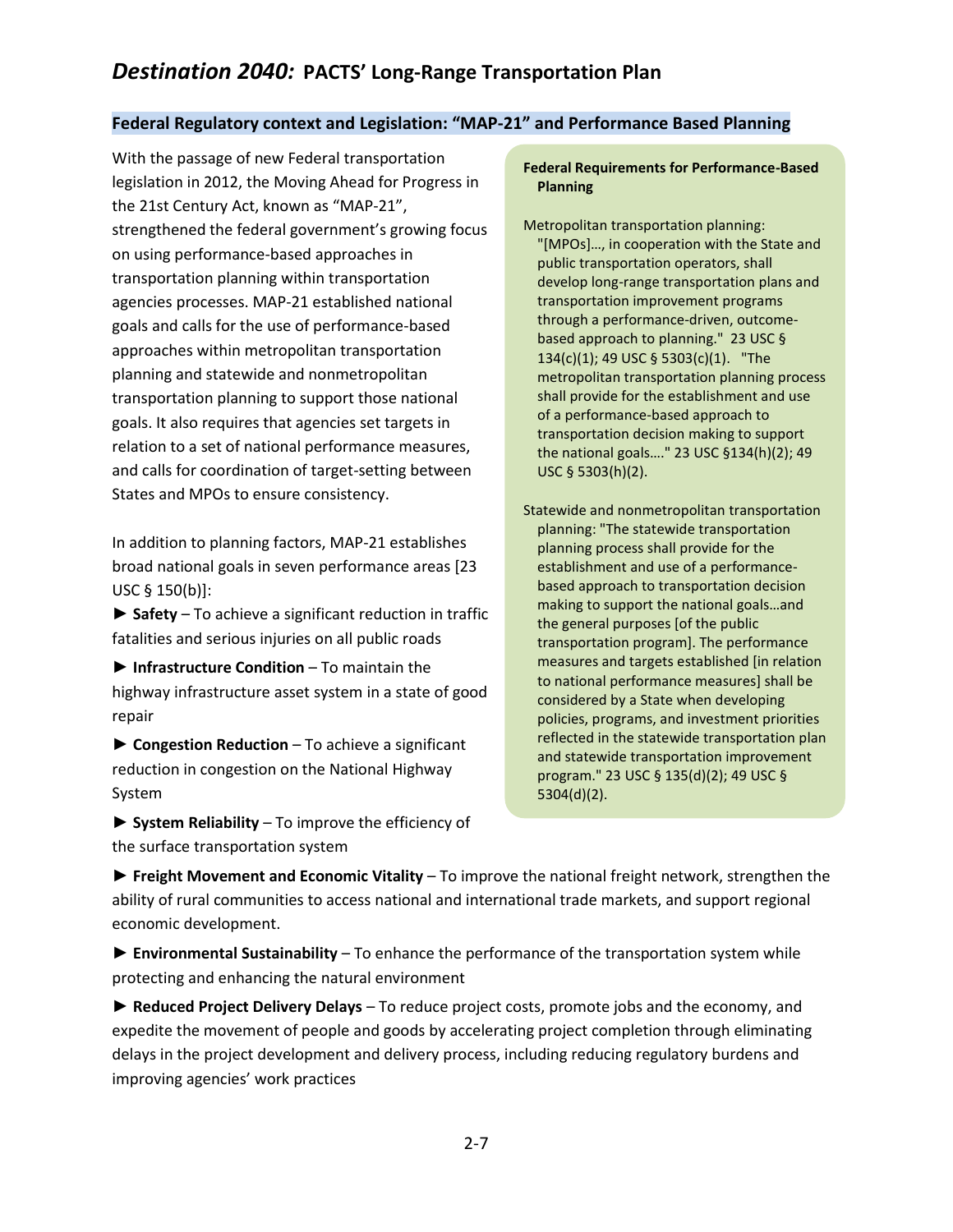## **Performance-Based Planning and Programming (PBPP)**

*Destination 2040* is the first PACTS regional transportation plan to be developed in accordance with the guidance from MAP-21 and FHWA that outlines a federal process for developing "performance-based plans". As a strategic document that lays out a vision for the future, the Plan is by design intended to communicate key transportation issues to the public. But it is also a technical document to be followed by officials to improve the performance of the regional transportation system in a manner which can be measured against existing conditions. Over time, adjustment can be made depending on outcomes. A performance-based transportation plan plays a key role in a performance-based planning and programming process, as shown in Figure 2-1 below.

A performance-based transportation plan should include the following:

- **1. Baseline information on the transportation system**
- **2. Goals and objectives**
- **3. Performance measures**
- **4. Preferred Trends and Targets**
- **5. System Performance Report**
- **6. Forecasts of Future Conditions and Needs**
- **7. Strategies and Investments**
- **8. Financial plan**



## **Figure 2-1 Performance-based Planning and Programming**

Source: FHWA Performance-based Planning and Programming Guidebook, Page iv.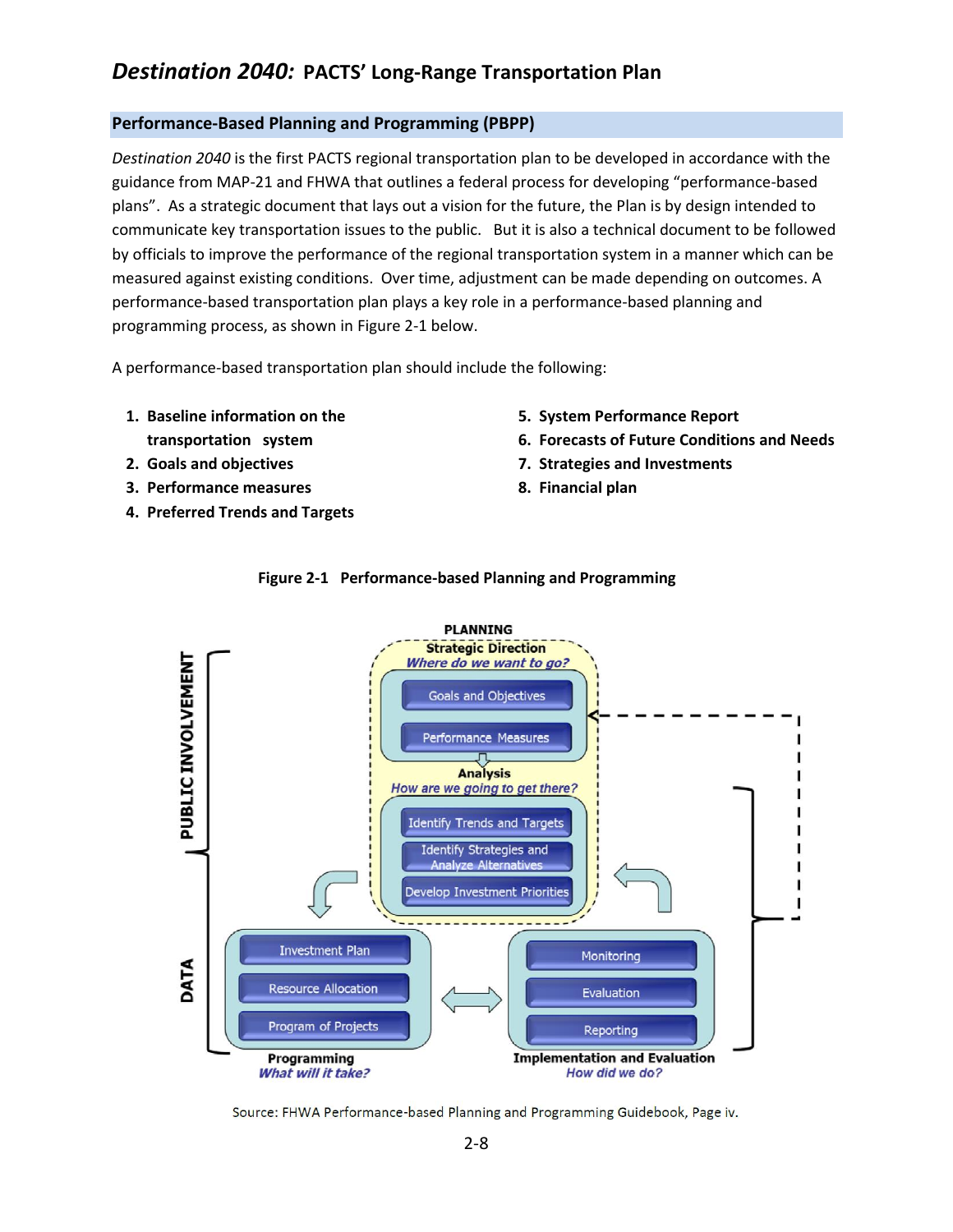## **Metropolitan Transportation Planning Eight (8) Federally Required Planning Factors**

The *Destination 2040* Plan is intended to direct the planning and project activities PACTS and the region will undertake to develop eligible projects for PACTS' Transportation Improvement Program (TIP). The regional TIP is then included in the statewide plans of the Maine DOT. Federal law requires all MPOs to consider each of the eight factors<sup>2</sup> to the right in the Plan's development.

While these are required factors, the LRTP Committee included other considerations in developing the plan such as regional and national trends, public health and transportation, climate change adaptation, emergency response, workforce development, housing and transportation costs, and planning for economic competitiveness.<sup>3</sup>



**Falmouth/I-295 in the foreground with Portland in the distance**

**Metropolitan transportation planning must consider the following eight (8) federally required planning factors:**

- **1. Support the economic vitality of the metropolitan area, especially by enabling global competitiveness, productivity, and efficiency.**
- **2. Increase the safety of the transportation system for motorized and non-motorized users.**
- **3. Increase the security of the transportation system for motorized and non-motorized users.**
- **4. Increase the accessibility and mobility of people and for freight.**
- **5. Protect and enhance the environment, promote energy conservation, improve the quality of life, and promote consistency between transportation improvements and State and local planned growth and economic development patterns.**
- **6. Enhance the integration and connectivity of the transportation system, across and between modes for people and freight.**
- **7. Promote efficient system management and operation.**
- **8. Emphasize the preservation of the existing transportation system.**

 $\overline{a}$ 

<sup>&</sup>lt;sup>2</sup> Source: 23 Code of the Federal Regulations Section 450.306

 $3$  Source: 23 Code of the Federal Regulations Section 450.306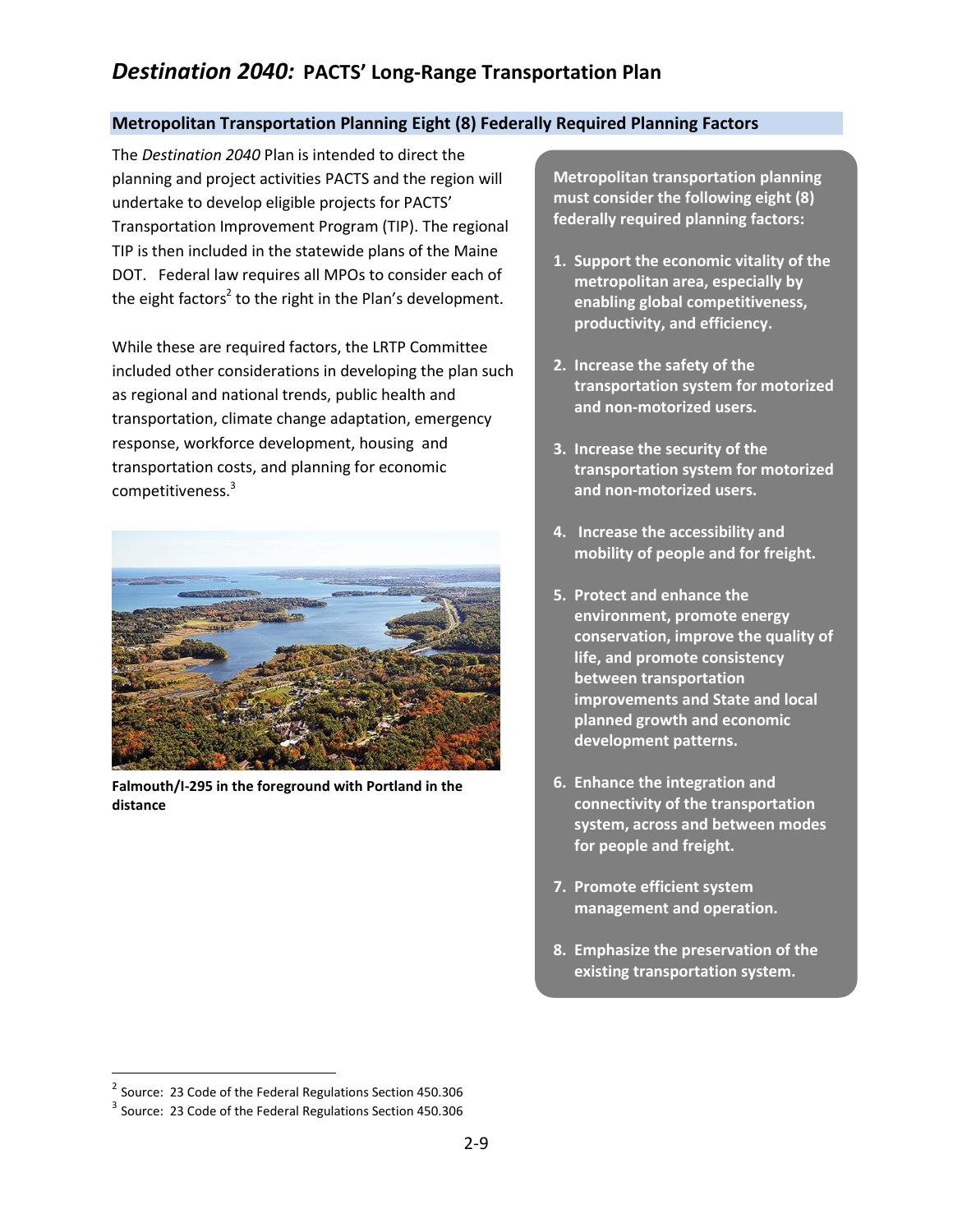## **Six Principles of Livability from USDOT**

Fostering livable communities—places where coordinated transportation, housing, and commercial development gives people access to affordable and environmentally sustainable transportation — is a transformational policy shift for the USDOT.

Over the last 50 years, transportation spending has often been poorly coordinated with other infrastructure investments resulting in auto-dependent residential communities where access to job opportunities and key amenities is inadequate and expensive. The Livable Communities initiative addresses these and other related issues to show how USDOT and its partners pursue coordinated, place-based policies and investments that increase transportation choices and access to public transportation services. The PACTS membership and residents believe these Six Principles are relevant here and have incorporated them into the Plan in Goals and Strategies of Chapter 4.

- 1. Provide more transportation choices to decrease household transportation costs, reduce our dependence on oil, improve air quality and promote public health.
- 2. Expand location- and energy-efficient housing choices for people of all ages, incomes, races and ethnicities to increase mobility and lower the combined cost of housing and transportation.
- 3. Improve economic competitiveness of neighborhoods by giving people reliable access to employment centers, educational opportunities, services and other basic needs.



- 4. Target federal funding toward existing communities through transit-oriented and land recycling – to revitalize communities, reduce public works costs, and safeguard rural landscapes.
- 5. Align federal policies and funding to remove barriers to collaboration, leverage funding and increase the effectiveness of programs to plan for future growth.
- 6. Enhance the unique characteristics of all communities by investing in healthy, safe and walkable neighborhoods, whether rural, urban or suburban.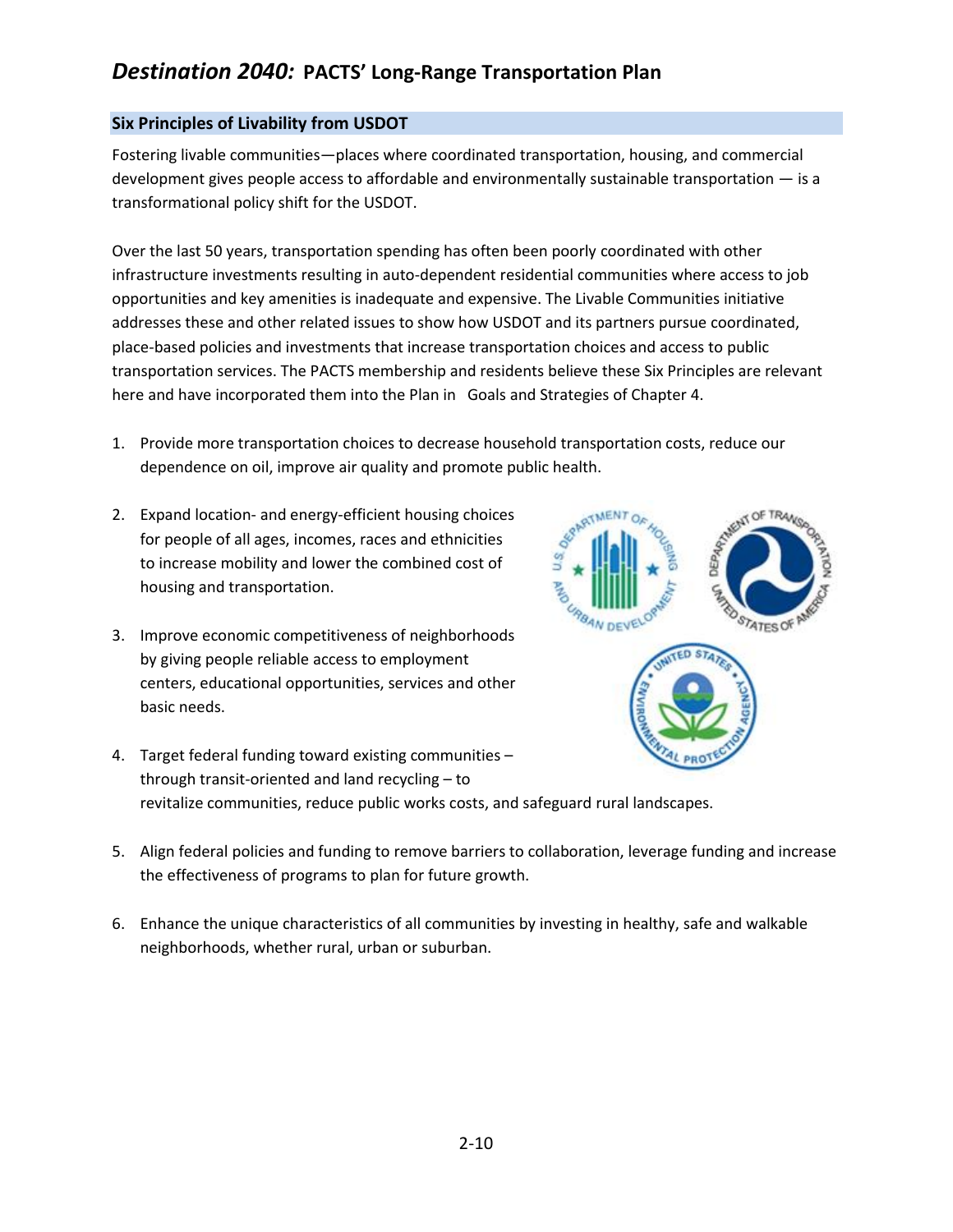## **Sustain Southern Maine**

In 2010, the Greater Portland Council of Governments (GPCOG) was awarded a \$1.6 million, 3-year Sustainable Communities Regional Planning grant from the US Department of Housing and Urban Development. This grant funded the initial planning phase of the Sustain Southern Maine program, and a Partnership of over 40 communities, organizations, and businesses. The work spanned a geography that encompassed the modeling and planning areas of PACTS, and the MPO for the urbanized area around Kittery known as the Kittery Area Comprehensive Transportation System or KACTS.

The inter-related approach resulted in a suite of regionally applicable strategies and actions related to transportation, housing, infrastructure, economic development, natural resources, and social equity aimed at creating a more prosperous region.

## **PACTS & Sustain Southern Maine**



PACTS is one of the original Sustain Southern Maine Partnership members. During the planning phase, PACTS' and KACTS' long range transportation plans served as the foundation for SSM's Multimodal Transportation Plan. That Plan was endorsed by the executive committees of both metropolitan planning organizations.

# **Moving Sustain Southern Maine Ahead**: *Destination 2040* **Visionary Plan**

As Sustain Southern Maine transitions to implementation, PACTS plays a critical role in shaping the region and in seeing the vision for a prosperous region through to fruition. The integration of shared goals, strategies, and actions into *Destination 2040* creates an effective and visionary long range plan better able to respond to the region's needs and aligned with other regional goals related to housing, jobs, equity, and resilience.

The alternative growth projections previously generated through the regionally relevant Gorham East-West Corridor Study provided the foundation on which these collective goals, strategies and actions were built and refined. The choice to build on these alternative growth projections moves the PACTS region away from reactive planning to proactively planning for a region of thriving centers; Centers of Opportunity, tested through the SSM pilot projects created a context sensitive process resulting in alternative scenarios for more robust centers. Adoption of this concept and process into the PACTS planning and decision-making framework further cements the concept and focuses limited transportation dollars in a more efficient manner. The combined action of aligning goals and focusing investments through a centers based approach will strengthen the region's economy by moving us toward an accessible and expanded transit system, increasing the region's housing affordability, expanding employment options, and attracting business.